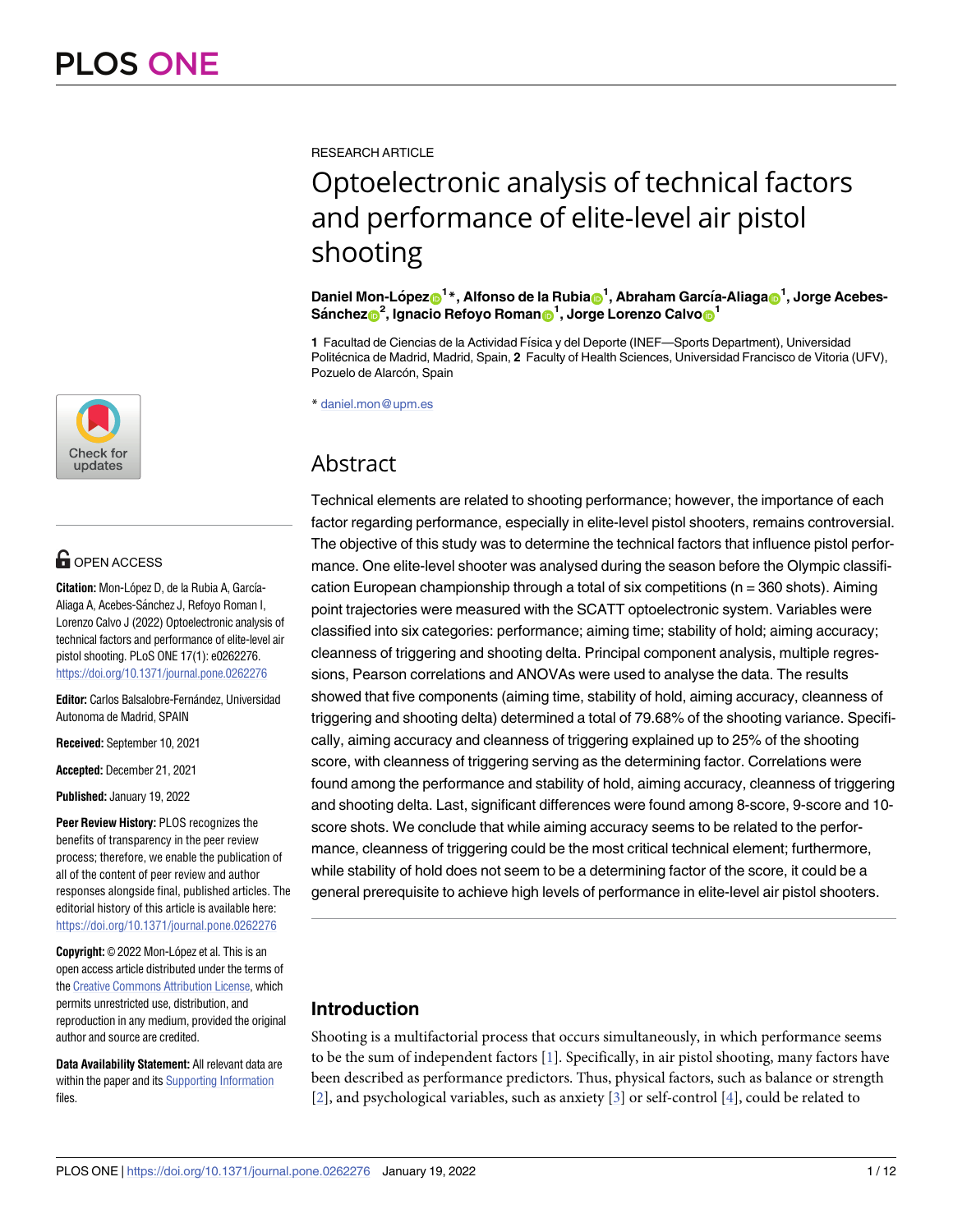<span id="page-1-0"></span>**Funding:** The author(s) received no specific funding for this work.

**Competing interests:** The authors have declared that no competing interests exist.

shooting performance. Nonetheless, previous studies have indicated that the most important performance factor are the technical elements [\[1](#page-10-0)].

Previous scientific literature has carried out principal component analysis to determine the main components of shooting variance. Reports indicated that six components (aiming time, stability of hold, measurement time, cleanness of triggering, aiming accuracy, and timing of triggering) explained 88% of the total variance in air rifle shooting [[5](#page-11-0)]. Moreover, Hawkins [\[6](#page-11-0)] pointed out that 3 components specific to air pistol (hold stability, time and aim accuracy) accounted for a total variance of 81.07%, while Olsson and Laaksonen [\[7](#page-11-0)] identified five key components (aiming time; stability of hold; aiming accuracy; cleanness of triggering and timing of triggering) that accounted for a total variance of 75.8%. Surprisingly, the percentage of variance is similar in the literature; however, a consensus has not been reached on the main components.

One of the main shooting factors is the stability of hold or weapon stability, considered as the steadiness of the pistol barrel and measured as the mean aiming trace speed or the percentage of aiming time spent inside the 10-ring or 9-ring drawn around the hit point during the last second [\[5,](#page-11-0) [8](#page-11-0)]. This stability of hold could be a differential element of the sport level [[5](#page-11-0)] and is related to body sway in shooting, although this correlation seems to depend on the modality [\[9](#page-11-0)] and on each individual shooter [[10](#page-11-0)]. Moreover, elite-level shooters have better stability than novice shooters for air rifle [[5\]](#page-11-0) and air pistol [\[11\]](#page-11-0). However, although the correlation between postural balance and hold stability is strong, the direct effect on performance may be less than 1% of the performance variance in the air rifle  $[5]$  $[5]$  $[5]$ , or it may not have an interindividual effect in air pistol [[10](#page-11-0)]. In contrast, body sway had a direct effect on performance in junior air pistol shooters and less-experienced shooters [\[12\]](#page-11-0).

Regarding the stability of the hold, this factor could explain up to 54% of the score variance in air rifle shooting [[5\]](#page-11-0). However, stability of hold could explain 33% of the score variance in male pistol shooters [[6,](#page-11-0) [13](#page-11-0)], while in a mixed gender sample, this variance would be between 24% and 36% depending on the selected variable [\[7\]](#page-11-0). Additionally, as the aim-point fluctuation increased, the errors also increased and the score decreased, with significant correlations observed for 3/5's of the elite-level pistol shooters [\[10\]](#page-11-0). In contrast, the stability of the hold had small effects on performance in running target shooting [[14](#page-11-0)].

Another important variable is the aiming accuracy. It has been suggested that the percentage of aiming time spent inside the 10-ring during the last second is associated with performance in elite-level pistol shooters [[10](#page-11-0)]. Thus, aiming accuracy variables would be related to pistol performance  $(r = .32 \text{ to } .42)$  [[6\]](#page-11-0). However, recent studies have found that aiming accuracy is a more important determinant for air pistol (*r* = .65 to .74) [\[7](#page-11-0)] and air rifle performance  $(r=.64)$  [\[15\]](#page-11-0).

Interestingly, there is some controversy regarding the relevance of cleanness of triggering (movement of the aiming point during the last 0.2 s [[5\]](#page-11-0) or the distance between the midpoint of aim during the last interval time selected and the centre of the shot [\[16](#page-11-0)]) on performance. Thus, cleanness of triggering explained 47% of the variance in the air rifle and 37% in running target shooting [[14](#page-11-0)]. Similarly, strong correlations were found in the air rifle, with higher values for international than national level shooters [[5\]](#page-11-0). Additionally, the changes in cleanness of triggering during three-seasons were related to the performance of elite-level rifle shooters [\[17\]](#page-11-0). In contrast, Olsson and Laaksonen (7] showed that cleanness of triggering was negatively related to performance  $(r = -.48)$ . In this line, weak corelations were found between the NOP-TEL relative triggering value and the pistol score [\[6,](#page-11-0) [13\]](#page-11-0).

The last technical aspect is related to the time to shoot, which has two components: timing of triggering (total aiming time) and time on target (aiming time spent continuously on the target). Interestingly, some variables of shooting time were related to air rifle performance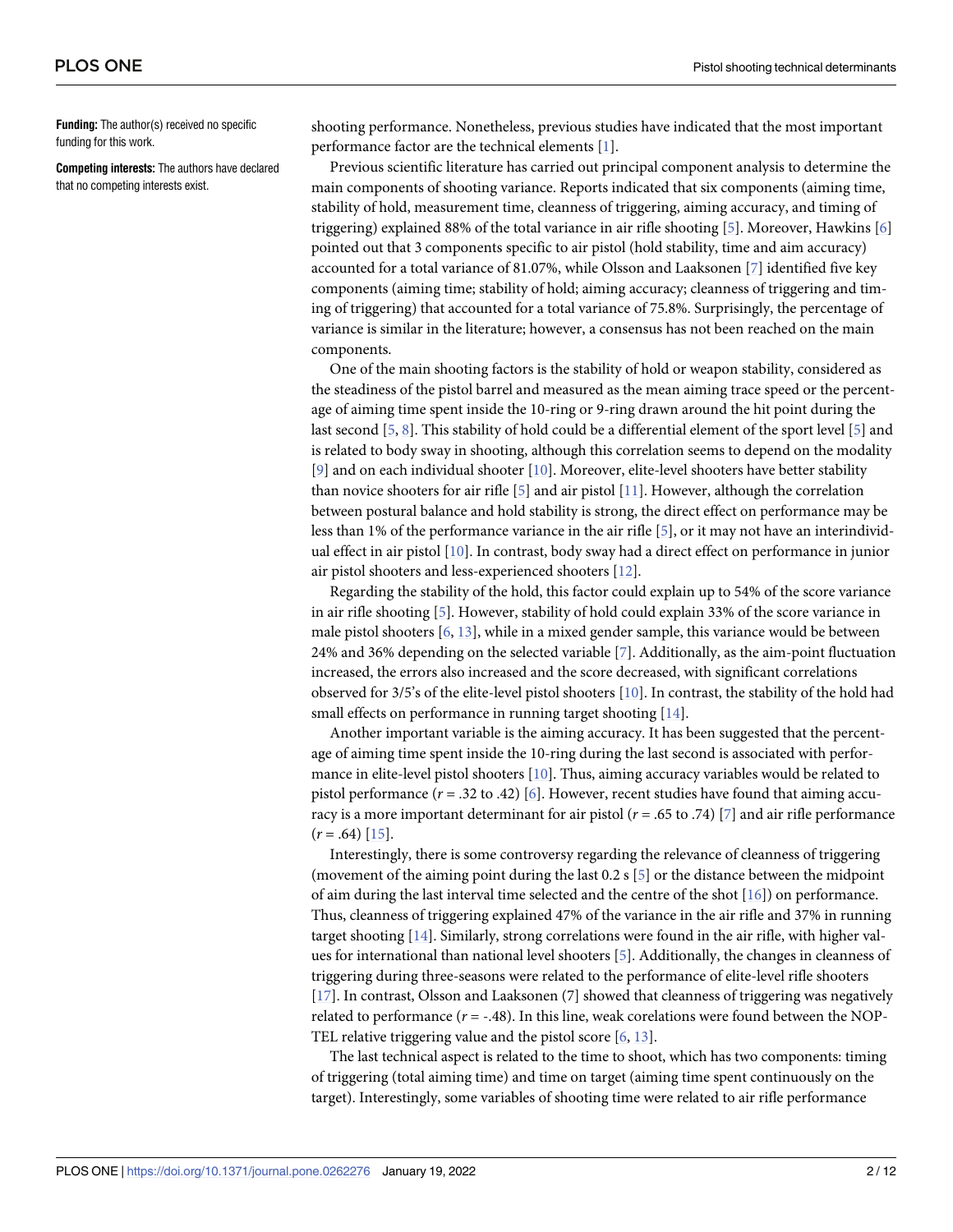<span id="page-2-0"></span>(aiming time spent inside the 7-ring), while others were not (time on target or total time), and no differences were found between shooting levels [\[5](#page-11-0)]. In contrast, the total time spent on the target was a discriminating element between sport levels in air rifle [\[14\]](#page-11-0). Specifically, in air pistol, the time on target has typically been established as being optimal from 5 to 10 s [[18](#page-11-0)] or 4 to 10 s [[8\]](#page-11-0). In addition, Hawkins (6] did not find any correlations between time variables and shooting performance. Similarly, Olsson and Laaksonen (7] did not find a relation between time on target and performance, but they did observe a relationship between the timing of triggering (NOPTEL) and performance. In contrast, other studies pointed out that the total sighting time was negatively related to absolute shot displacement (sum of vertical and horizontal displacement) [[19](#page-11-0)].

Unfortunately, many questions remain unanswered, and some authors have suggested the need for additional studies with elite-level shooters [\[1](#page-10-0)], especially when considering that Olympic shooting is a maximum precision sport where minimal errors can lead to score decreases [\[20\]](#page-11-0). In this line, shooting performance is measured in two stages during air pistol competitions: the qualifying and the final rounds. Interestingly, performance is measured differently in these stages. Thus, during the qualifying round, the score is measured by points without decimals, while during the final round, the score is measured by points with decimals [\[21\]](#page-11-0). However, most of the previous literature has analysed air pistol performance using only points with decimals [[7,](#page-11-0) [10,](#page-11-0) [13](#page-11-0)].

Additionally, optoelectronic devices have been mainly used to measure technical elements during trainings or simulated competitions [\[1](#page-10-0), [7](#page-11-0)]. NOPTEL [\[14\]](#page-11-0) and SCATT [[8\]](#page-11-0) are the two most commonly used optoelectronic devices. However, although both systems are widely used by coaches, the number of SCATT studies is still very limited compared to that of NOPTEL [\[1](#page-10-0)].

In consequence, it seems necessary to determine the performance rates of variance in air pistol with accuracy. Additionally, the number of studies using the SCATT optoelectronic device is very limited, and few performance analyses have been performed using points with and without decimals. Consequently, the main objective of the present study was to analyse what factors determine shooting performance in an elite-level air pistol shooter by using the SCATT optoelectronic device.

### **Materials and methods**

#### **Participant**

The participant in this study was one elite-level pistol shooter. Two inclusion criteria were used to consider the elite-level level of the shooter: 1) Ranked in the top ten at the European Championship of Wroclaw, 2020. 2) Achieved a result equal to or over 580 points. This score was selected to ensure a world-level score because it was the mean score to be a finalist in the previous year World Cups (New Delhi 580, Beijing 581, Munich 581, and Rio de Janeiro 578) [\[21\]](#page-11-0). The study was performed in accordance with the ethical standards of the Helsinki Declaration and the participant signed an informed consent before the data collection. This study was approved by the ethics committee of the Polytechnical University of Madrid.

#### **Apparatus and variables**

Shooting aiming point trajectories were measured with the optoelectronic system SCATT, model MX-W2 (SCATT Electronics LLC, Russia, Moscow). The training device consisted of an optical transmitter-receiver unit, with a weight of 56 g and dimensions of 34x35x60 mm. The software version used was "Scatt expert". The SCATT device was connected to a Microsoft Surface Pro 7 laptop (Microsoft Corporation, Washington, USA). Shooting scores and aiming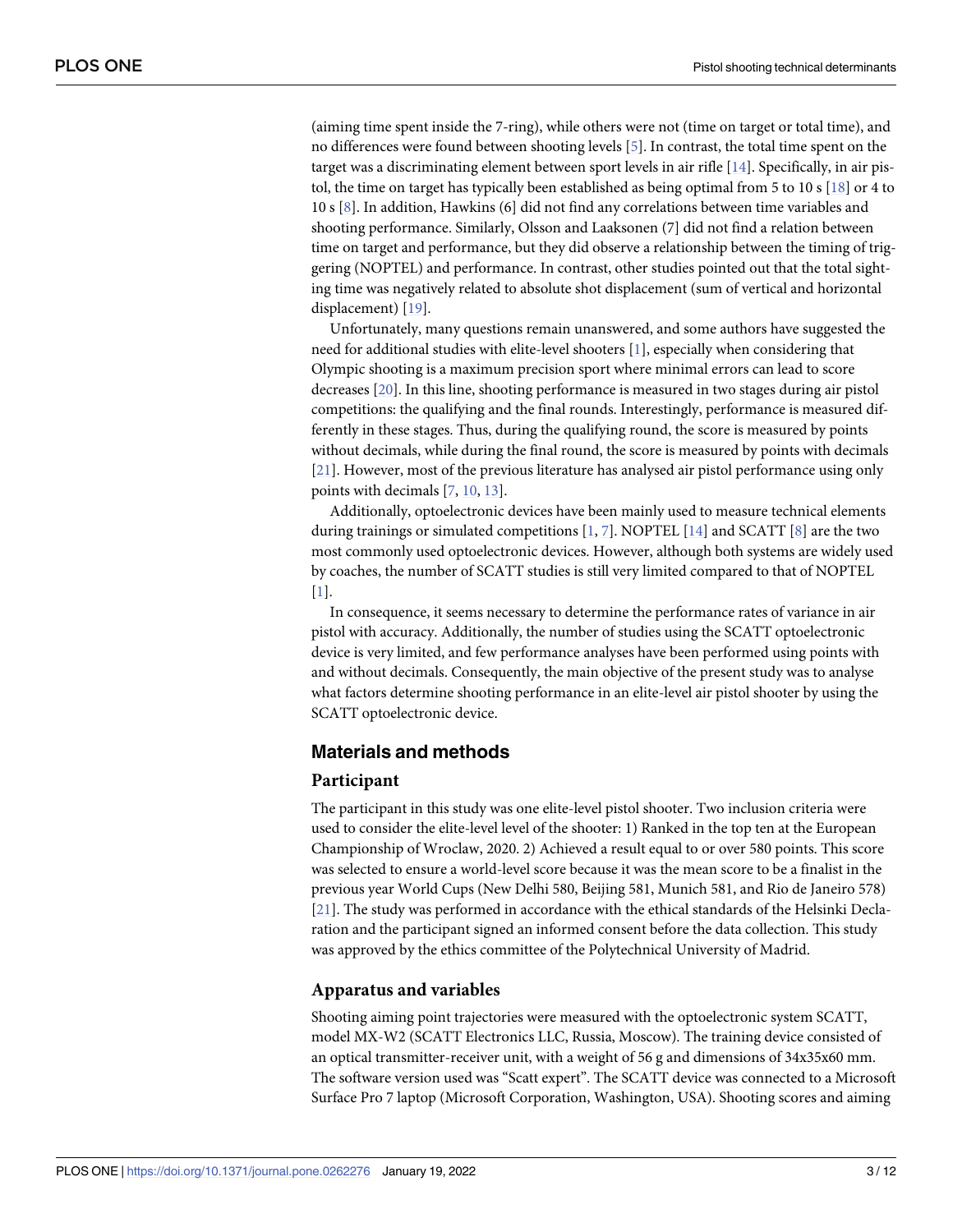<span id="page-3-0"></span>point trajectories were recorded for every competition shot at a 50 Hz sampling rate. Data were recorded during the second prior to the shot. The ballistic ratio or *F* coefficient was adjusted to 12. The ballistic ratio or the *F* coefficient is primarily a determinant of how much the pellet gets 'thrown', and the muzzle is moving in this direction at the instant of firing the shot before impacting the target. The manufacturers quoted that the accuracy of the SCATT system was  $\pm$  0.1 mm.

The registered variables were distributed into six categories (Table 1): overall performance; stability of hold; aiming accuracy; cleanness of triggering; time on target and shooting delta. All variables are described using the mean  $\pm$  standard deviation [\(Table](#page-4-0) 2).

### **Methodology**

Six training competition tests of 60 shots were recorded with a mean performance of 578,16 ± 3,76 (minimum 573- maximum 583) points without decimals. Competitions were performed using electronic targets under the ISSF official competition rules and regulations [\[22\]](#page-11-0). In addition, the shooter was allowed to make unlimited shots during the 15 minutes of preparation time before the competition to adjust the SCATT system and to use his own shooting equipment. Simultaneously, the SCATT system was used to register the shooting variables. Only shooting score and hit placement in the SCATT were displayed to the shooter, like a reallife competition situation. The data collection was carried out during the preparatory period for the European Championship Wroclaw (2020).

| Component                  | <b>SCATT Variable (unit)</b>               | Description                                                                                           |  |  |  |
|----------------------------|--------------------------------------------|-------------------------------------------------------------------------------------------------------|--|--|--|
| Overall<br>Performance     | Shooting score with<br>decimals (pts)      | Shot score measured in points with decimals and ranged between<br>$0 - 10.9$                          |  |  |  |
|                            | Shooting score without<br>decimals (pts)   | Shot score measured in points without decimals and ranged<br>between 0-10                             |  |  |  |
| Stability of hold          | $STD S1$ (mm/s)                            | Mean aiming trace speed for the control interval (1 s before the<br>shot)                             |  |  |  |
|                            | STD S2 (mm/s)                              | Mean aiming trace speed for the control interval (0.25 s before<br>the shot)                          |  |  |  |
|                            | STD 10.5a0 (%)                             | Percentage of aiming time spent inside the 10.5-ring drawn<br>around the point during the last second |  |  |  |
|                            | STD 10a0 (%)                               | Percentage of aiming time spent inside the 10-ring drawn around<br>the point during the last second   |  |  |  |
|                            | STD 9a0 (%)                                | Percentage of aiming time spent inside the 9-ring drawn around<br>the point during the last second    |  |  |  |
| Aiming accuracy            | $ACC10.5$ (%)                              | Percentage of aiming time spent inside the 10.5-ring during the<br>last second                        |  |  |  |
|                            | ACC10.0(%)                                 | Percentage of aiming time spent inside the 10-ring during the last<br>second                          |  |  |  |
| Cleanness of<br>triggering | $DA$ (mm)                                  | Distance between the midpoint of aim during the last second and<br>the centre of the shot             |  |  |  |
|                            | $DA250$ (mm)                               | Distance between the midpoint of aim during the last 0.25 second<br>and the centre of the shot        |  |  |  |
| Time on target             | TIME ON TARGET (s)                         | Aiming time spent continuously on the target                                                          |  |  |  |
| Shooting Delta             | $\triangle$ S <sub>1</sub> -S <sub>2</sub> | Speed difference between STD S1 and STD S2                                                            |  |  |  |
|                            | $\Delta$ HOLD10 (%)                        | Percentage of difference between AIM ACC 10.0 and STD 10a0                                            |  |  |  |
|                            | $\Delta$ HOLD10.5 (%)                      | Percentage of difference between AIM ACC 10.5 and STD 10.5a0                                          |  |  |  |

**Table 1. Descriptions of the shooting technical variables.**

<https://doi.org/10.1371/journal.pone.0262276.t001>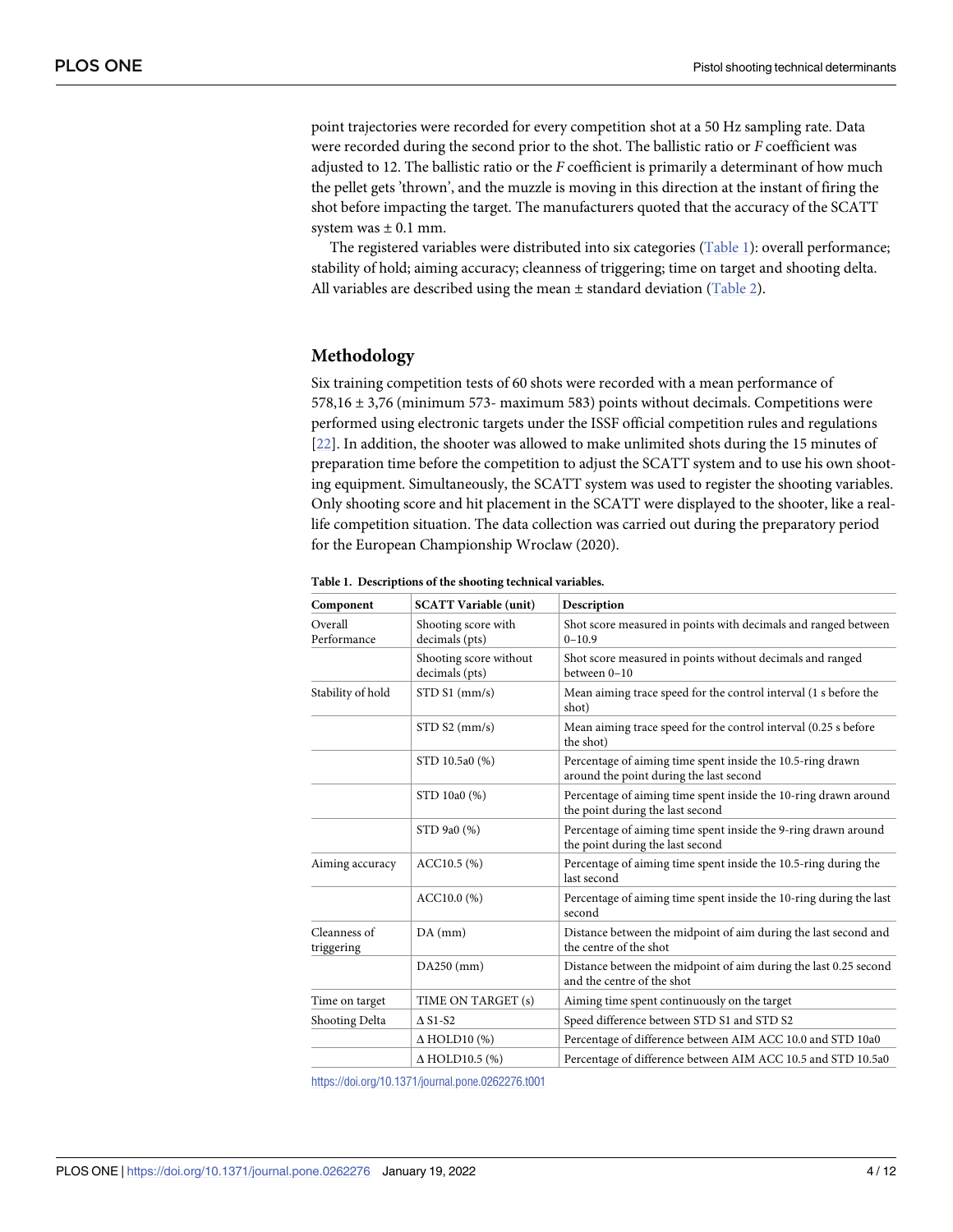| Variable category       | Variable                                | M       | <b>SD</b> |
|-------------------------|-----------------------------------------|---------|-----------|
| Performance             | Score with decimals (points)            | 10.08   | 0.47      |
|                         | Score without decimals (points)         | 9.64    | 0.5       |
| Aiming time             | Time on target (s)                      | 8.6     | 2.43      |
| Stability of hold       | STD 9a0 (%)                             | 99.64   | 1.2       |
|                         | STD 10a0 (%)                            | 82.74   | 11.67     |
|                         | STD 10.5a0 (%)                          | 35.93   | 13.23     |
|                         | $STD S1$ (mm/s)                         | 108.83  | 19.51     |
|                         | STD S2 (mm/s)                           | 108.5   | 31.2      |
| Aiming accuracy         | $ACC10.0$ (%)                           | 60.22   | 21.72     |
|                         | $ACC10.5$ (%)                           | 19.87   | 13.37     |
| Cleanness of triggering | $DA$ (mm)                               | 6.62    | 3.43      |
|                         | $DA250$ (mm)                            | 4.88    | 2.64      |
| Shooting Delta          | $\Delta$ S <sub>1</sub> -S <sub>2</sub> | $-0.33$ | 25.82     |
|                         | $\Delta$ HOLD10 (%)                     | 22.52   | 20.95     |
|                         | $\Delta$ HOLD10.5 (%)                   | 16.06   | 15.75     |

<span id="page-4-0"></span>

|  | Table 2. Descriptive values of the technical variables by category. |  |  |  |  |  |  |
|--|---------------------------------------------------------------------|--|--|--|--|--|--|
|--|---------------------------------------------------------------------|--|--|--|--|--|--|

Notes. *M* = Mean, *SD* = Standard deviation.

<https://doi.org/10.1371/journal.pone.0262276.t002>

#### **Statistical analysis**

The data were described with the arithmetic mean (*M*) and standard deviation (*SD*). The normality of the variables was tested with the Kolmogorov–Smirnov and Shapiro–Wilk tests. One-way ANOVA was used to make comparisons among 8-score, 9-score, and 10-score shots. A Games-Howell post hoc test analysis was performed to determine differences between groups. The effect size was calculated using Hedges' *G* index (*d*; ± 95% confidence interval) and interpreted using three cut off points: small  $(d = 0.2)$ , medium  $(d = 0.5)$  and large  $(d = 0.8)$ [\[23\]](#page-11-0).

A principal component analysis with varimax rotation was used to form orthogonal linear combinations from aiming point variables in air pistol following previous studies [\[5,](#page-11-0) [6](#page-11-0)]. The number of components was determined by a minimum eigenvalue of 0.9 and a minimum of 5% variance accounting for a component [[7\]](#page-11-0).

Two-tailed Pearson´s correlation coefficient analysis was used to examine the relationship between shooting performance and the technical variables. The correlation effect size was assessed using  $r$  (small  $(r = .10)$ ; medium  $(r = .30)$  and large  $(r = .50)$  [\[6](#page-11-0)].

Finally, two four-step hierarchical regressions were performed to analyse the relationships between performance and technical variables. Collinearity statistics were undertaken to examine the linear association between the predictive variables in the stepwise multiple regression analysis. IBM SPSS Statistics software (SPSS 25.0. IBM Corp., Armonk, NY, USA) was used for the mathematical calculations. The level of significance was set at  $p < .05$ .

#### **Results**

[Table](#page-5-0) 3 shows the comparison results of the technical variables values by shot score without decimals. The score without decimals analysis showed differences between groups as follows: STD 9a0  $F_{(2,357)} = 3.86$ ;  $p = .022$ ; ACC10.0  $F_{(2,357)} = 14.44$ ;  $p < .001$ ; ACC10.5  $F_{(2,357)} = 11.68$ ;  $p = .022$ *<* .001; STD 10.5a0 *F*(2,357) = 4.38; *p* = .013; DA *F*(2,357) = 41.51; *p <* .001; DA250 *F*(2,357) = 23.17;  $p < .001$  and in  $\triangle$  HOLD10  $F_{(2,357)} = 9.20$ ;  $p < .001$ . For the rest of the comparisons, no differences were found (*p >* .05. The Games-Howell post hoc analysis showed the following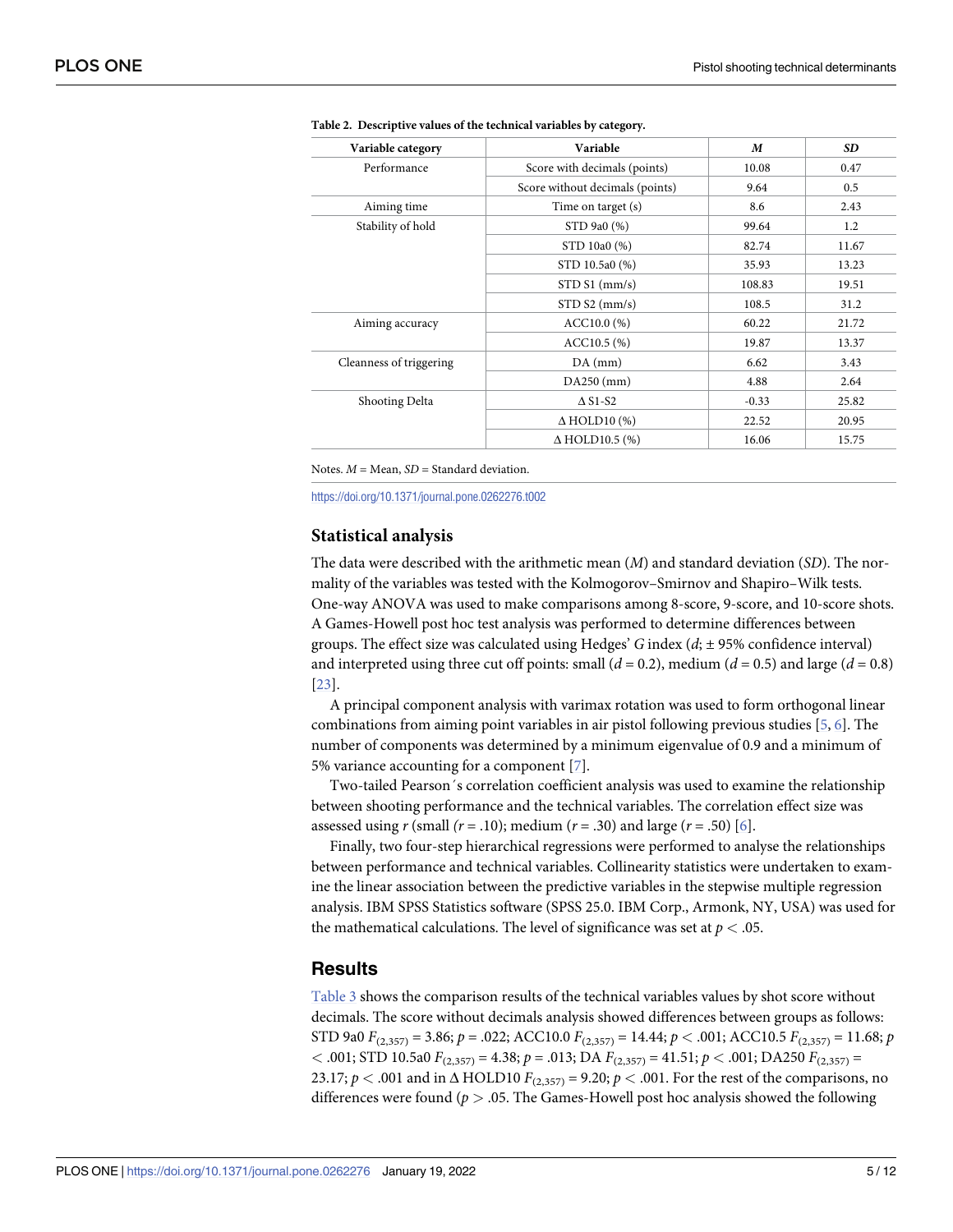|                        | 8-score |                 | 9-score            |                 | 10-score             |           | Total number of shots |                 |  |
|------------------------|---------|-----------------|--------------------|-----------------|----------------------|-----------|-----------------------|-----------------|--|
|                        | M       | SD <sub>1</sub> | M                  | SD <sub>1</sub> | M                    | <b>SD</b> | M                     | SD <sub>1</sub> |  |
| Time on target (s)     | 9.18    | 2.14            | 8.79               | 2.27            | 8.49                 | 2.51      | 8.60                  | 2.43            |  |
| STD 9a0 (%)            | 98.00   | 1.83            | $99.67^{\text{A}}$ | 1.21            | $99.65^{\text{A}}$   | 1.17      | 99.64                 | 1.20            |  |
| STD 10a0 (%)           | 75.25   | 11.50           | 81.08              | 12.79           | 83.75                | 10.93     | 82.74                 | 11.67           |  |
| STD 10.5a0 (%)         | 27.75   | 14.41           | 33.46              | 12.85           | $37.38^{\rm B}$      | 13.23     | 35.93                 | 13.23           |  |
| $STD S1$ (mm/s)        | 114.70  | 19.89           | 109.58             | 17.82           | 108.33               | 20.39     | 108.83                | 19.51           |  |
| STD S2 (mm/s)          | 113.15  | 11.87           | 110.63             | 29.90           | 107.30               | 32.09     | 108.50                | 31.20           |  |
| ACC10.0(%)             | 53.75   | 5.85            | 52.14              | 22.51           | $64.60^{\rm B}$      | 20.21     | 60.22                 | 21.72           |  |
| $ACC10.5$ (%)          | 19.00   | 11.05           | 15.31              | 11.91           | $22.30^{\rm B}$      | 13.54     | 19.88                 | 13.37           |  |
| $DA$ (mm)              | 14.53   | 2.83            | 8.23 <sup>A</sup>  | 3.52            | $5.63^{AB}$          | 2.86      | 6.62                  | 3.43            |  |
| $DA250$ (mm)           | 10.90   | 4.96            | 5.71 $^{\rm A}$    | 2.78            | $4.34$ <sup>AB</sup> | 2.34      | 4.88                  | 2.68            |  |
| $\triangle$ S1-S2      | $-1.55$ | 20.63           | 1.05               | 23.75           | $-1.03$              | 26.98     | $-0.33$               | 25.82           |  |
| $\triangle$ HOLD10 (%) | 21.50   | 12.07           | 28.94              | 23.47           | $19.15^{\rm B}$      | 18.82     | 22.52                 | 20.95           |  |
| $\Delta$ HOLD10.5 (%)  | 8.75    | 23.56           | 18.15              | 16.34           | 15.08                | 15.23     | 16.06                 | 15.75           |  |

<span id="page-5-0"></span>**[Table](#page-4-0) 3. Comparison of the technical variables values by shot score without decimals.**

Notes.

 $A =$  differences with 8-points score

 $B =$  differences with 9-points score; *n* 8-score = 4; *n* 9-score = 123; *n* 10-score = 233; *n* Total number of shots = 360. *M* = Mean; *SD* = Standard deviation. Significant differences are marked in bolt letters.

<https://doi.org/10.1371/journal.pone.0262276.t003>

differences. Lower values of STD 9a0 were observed in the 8-score than in the 9-score (*p* = .018; *d* = 1.36; *IC* = 0.35–2.37) and 10-score shots (*p* = .019; *d* = 1.40; *IC* = 0.4–2.39). Higher values of ACC10.0 were observed in the 10-score shots than the 9-score shots (*p <* .001;  $d = 0.59$ ;  $IC = 0.37 - 0.82$ ). Higher values of ACC10.5 were observed in the 10-score shots than the 9-score shots ( $p < .001$ ;  $d = 0.54$ ; *IC* = 0.32–0.76). Higher values of STD 10.5a0 were observed in the 10-score shots than the 9-score shots ( $p = .02$ ;  $d = 0.54$ ; *IC* = 0.32–0.76). Higher values of DA were observed in the 8-score than the 9-score  $(p < .001; d = 1.8; IC\,0.78-2.82)$ and 10-score shots ( $p < .001$ ;  $d = 3.11$ ;  $IC = 2.08-4.14$ ) and in the 9-score shots than the 10-score shots (*p <* .001; *d* = 0.84; *IC* = 0.61–1,07). Higher values of DA250 were observed in the 8-score than the 9-score ( $p < .001$ ;  $d = 1.82$ ; *IC* 0.80–2.84) and 10-score shots ( $p < .001$ ; *d* = 2.74; *IC* = 1.72–3.76) and in the 9-score shots than the 10-score shots ( $p < .001$ ; *d* = 0.55;  $IC = 0.33-0.77$ . Higher values of  $\Delta$  HOLD10 were observed in the 9-score shots than the 10-score shots ( $p < .001$ ;  $d = 0.48$ ;  $IC = 0.26-0.7$ ). For the rest of the comparisons, no differences were found at  $p > .05$ .

The principal component analysis revealed five factors from the aiming point trajectory data ( $n = 360$ ), which explained 79.68% of the total variance [\(Table](#page-6-0) 4). The five factors were stability of hold (%), aiming accuracy, cleanness of triggering, stability of hold and aiming time.

Correlations were found between the performance and technical variables [\(Table](#page-6-0) 5). On the one hand, scores without decimals were related to ACC10.0 (*r* = .27; *p <* .001), ACC10.5 (*r* = .24; *p <* .001), STD 10a0 (*r* = .13; *p* = .017), STD 10.5a0 (*r* = .15; *p* = .003), DA (*r* = -.42; *p <* .001), DA250 (*r* = -.31; *p <* .001) and Δ HOLD10 (*r* = -.21; *p <* .001). On the other hand, the scores with decimals were related to ACC10.0 ( $r = .28; p < .001$ ), ACC10.5 ( $r = .28; p < .001$ ), STD 10a0 (*r* = .15; *p* = .005), STD 10.5a0 (*r* = .17; *p* = .001), DA (*r* = -.45; *p <* .001), DA250 (*r* = -.34; *p <* .001) and Δ HOLD10 (*r* = -.21; *p <* .001). For the significant correlations, the effect size was classified as small to medium (*r* = .13 to .45).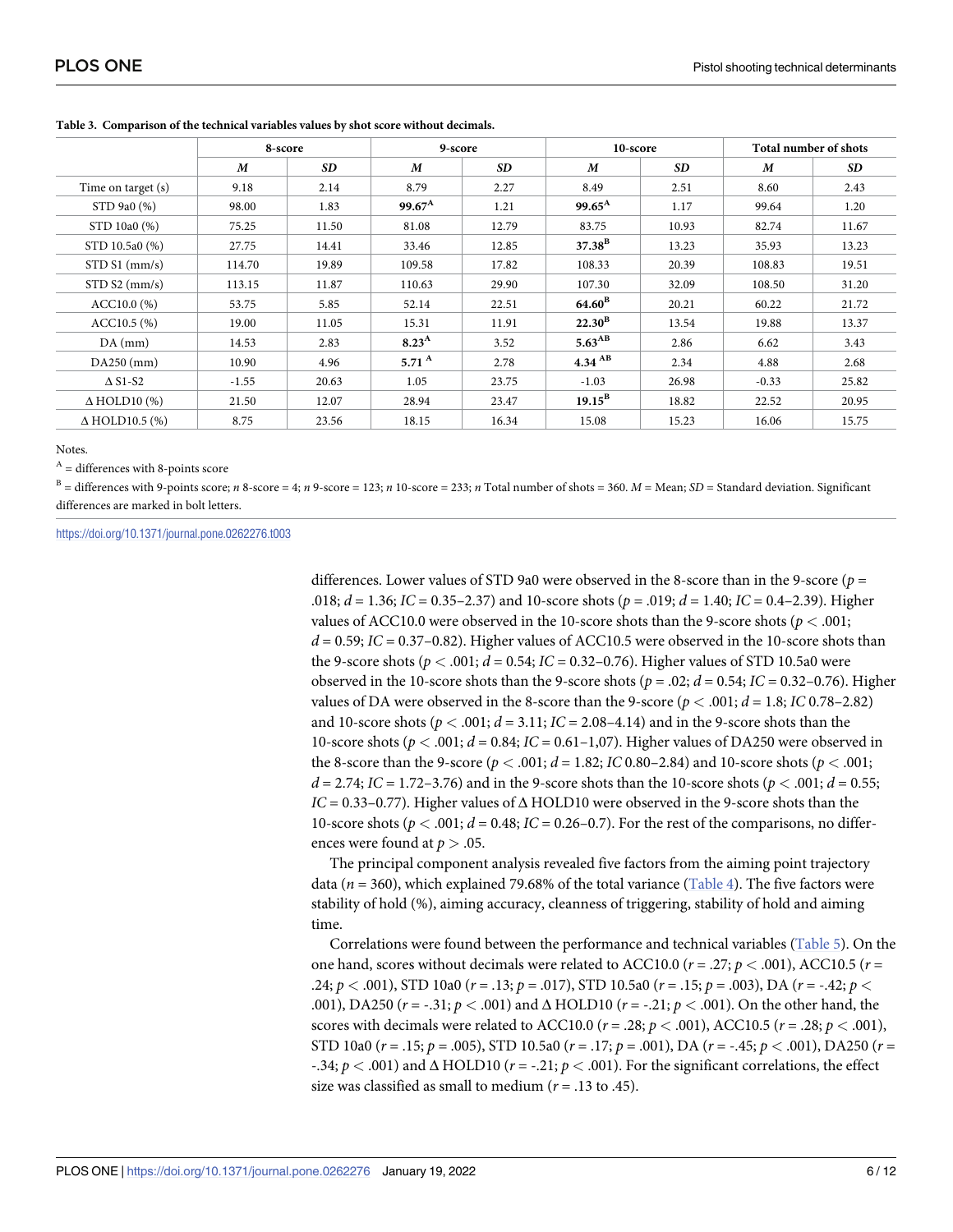|                        | Factor 1            | Factor 2        | Factor 3                       | Factor 4              | Factor 5    |
|------------------------|---------------------|-----------------|--------------------------------|-----------------------|-------------|
|                        | Stability of hold % | Aiming accuracy | <b>Cleanness of triggering</b> | Pistol's barrel speed | Aiming time |
| Eigen value            | 3.1                 | 1.489           | 1.348                          | 1.032                 | 0.999       |
| Percentage of variance | 31.001              | 14.892          | 13.477                         | 10.32                 | 9.988       |
| STD 10a0 (%)           | 0.843               |                 |                                |                       |             |
| STD 10.5a0 (%)         | 0.833               |                 |                                |                       |             |
| STD 9a0 (%)            | 0.433               |                 |                                |                       |             |
| $ACC10.5$ (%)          |                     | 0.904           |                                |                       |             |
| $ACC10.0\ (%)$         |                     | 0.896           |                                |                       |             |
| $DA250$ (mm)           |                     |                 | 0.894                          |                       |             |
| $DA$ (mm)              |                     |                 | 0.846                          |                       |             |
| STD S2 (mm/s)          |                     |                 |                                | 0.874                 |             |
| $STD S1$ (mm/s)        |                     |                 |                                | 0.834                 |             |
| TIME ON TARGET (s)     |                     |                 |                                |                       | 0.939       |

#### <span id="page-6-0"></span>[Table](#page-5-0) 4. Principal component analysis (varimax rotation) rotated solution of the aiming point variables from all the measured shots ( $n = 360$ ).

Notes. Factor loadings of absolute value greater than 0.4 are shown.

<https://doi.org/10.1371/journal.pone.0262276.t004>

A multiple regression analysis was performed with two criteria. According to the score without decimals criterion, the model was not significant at step 1 ( $F_{(1,358)} = 1.49; p = .223; r^2$  $=$  .004) or at step 2 ( $F_{(6,353)} = 1.83$ ;  $p = .093$ ;  $r^2 = .03$ ), but it was significant at step 3 ( $F_{(8,351)} =$ 4.05;  $p < .001$ ;  $r^2 = .084$ ) and at step 4 (*F* <sub>(10,349)</sub> = 10.21;  $p < .001$ ;  $r^2 = .226$ ). ACC10.0 was a significant predictor ( $p = .023$ , β = 0.20) at the third step. ACC10.0 ( $p = .03$ , β = 0.18), time on target ( $p = .024$ ,  $\beta = -0.11$ ) and DA ( $p < .001$ ,  $\beta = -0.36$ ) were significant predictors at the fourth step. Δ*r* <sup>2</sup> was significant from step 2 to step 3 (*p <* .001) and from step 3 to step 4 (*p <* .001). According to the score with decimals criterion, the model was not significant at step  $1 (F_{(1,358)}$  $= 0.32; p = .570; r<sup>2</sup> = .001$ , but it was significant at step 2 (*F* <sub>(6,353)</sub> = 2.26; *p* = .037; *r*<sup>2</sup> = .021), at step 3 ( $F_{(8,351)} = 4.88; p < .001; r^2 = .100$ ) and at step 4 ( $F_{(9,350)} = 11.66; p < .001; r^2 = .25$ ). DA  $(p < .001, \beta = .0.34)$  and DA250  $(p < .045, \beta = .0.13)$  were a significant predictor at the fourth

| Table 5.  Two-tailed Pearson's correlation coefficient R values between shot scores with and without decimals and |  |  |
|-------------------------------------------------------------------------------------------------------------------|--|--|
| shooting technical variables.                                                                                     |  |  |

| Variable                                |        | Score without decimals | Score with decimals |        |  |
|-----------------------------------------|--------|------------------------|---------------------|--------|--|
|                                         | r      | p                      | r                   | p      |  |
| Time on target                          | $-.06$ | .223                   | $-.03$              | .570   |  |
| STD 9a0 (%)                             | .04    | .415                   | .06                 | .275   |  |
| STD 10a0 (%)                            | .13    | .017                   | .15                 | .005   |  |
| STD 10.5a0 (%)                          | .15    | .003                   | .17                 | .001   |  |
| $STD S1$ (mm/s)                         | $-.04$ | .456                   | $-.03$              | .520   |  |
| STD S2 (mm/s)                           | $-.05$ | .316                   | $-.06$              | .242   |  |
| ACC10.0(%)                              | .27    | < .001                 | .28                 | < .001 |  |
| ACC10.5(%)                              | .24    | < .001                 | .28                 | < .001 |  |
| $DA$ (mm)                               | $-.42$ | <.001                  | $-.45$              | <.001  |  |
| $DA250$ (mm)                            | $-.31$ | <.001                  | $-.34$              | <.001  |  |
| $\Delta$ S <sub>1</sub> -S <sub>2</sub> | $-.03$ | .518                   | $-.05$              | .354   |  |
| $\Delta$ HOLD10 (%)                     | $-.21$ | <.001                  | $-.21$              | < .001 |  |
| $\Delta$ HOLD10.5 (%)                   | $-.07$ | .186                   | $-.09$              | .081   |  |

Notes.  $r$  = correlation level;  $p$  = level of significance. Significant  $p$  values are in bold letters.

<https://doi.org/10.1371/journal.pone.0262276.t005>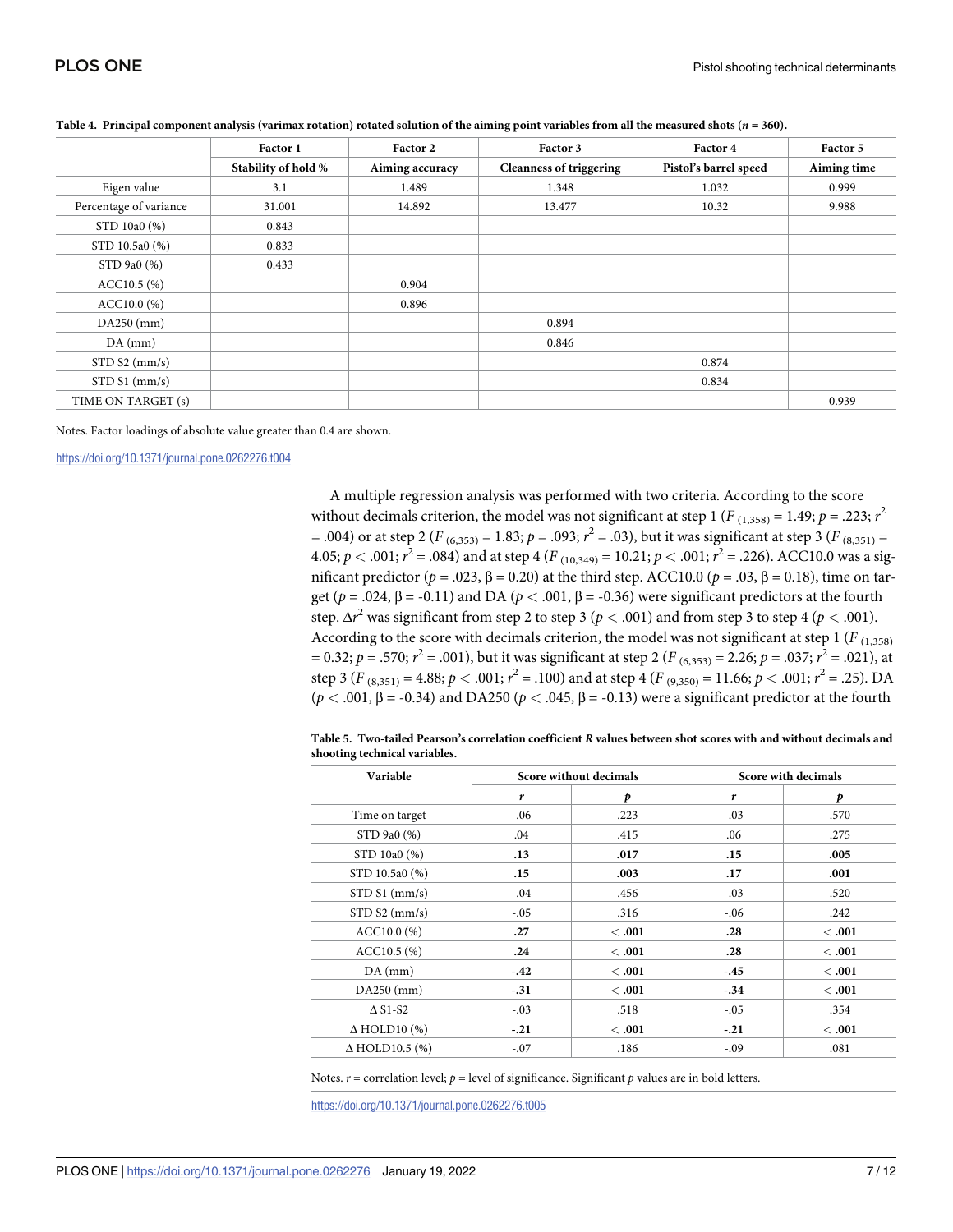| Model                   | Predictor                  |                  | Score without decimals |         |                     | Score with decimals |         |
|-------------------------|----------------------------|------------------|------------------------|---------|---------------------|---------------------|---------|
|                         |                            | $\beta$          | $\mathbf{f}$           | D       | $\beta$             | $\mathbf{t}$        | p       |
| Step 1                  | TIME ON TARGET (s)         | $-0.06$          | $-1.22$                | 0.223   | $-0.03$             | $-0.57$             | 0,57    |
| Aiming time             | F/ $R^2$ / Adj. $R^2$      |                  | 1.49/0.004/0.001       |         | $0.32/0.001/-0.002$ |                     | 0.57    |
| Step 2                  | TIME ON TARGET (s)         | $-0.06$          | $-1.11$                | 0.267   | $-0.02$             | $-0.47$             | 0.643   |
| Stability of hold       | STD 9a0 (%)                | 0.02             | 0.43                   | 0.667   | 0.03                | 0.63                | 0.527   |
|                         | STD 10a0 (%)               | 0.05             | 0.63                   | 0.528   | 0.07                | 0.92                | 0.361   |
|                         | STD 10.5a0 (%)             | 0.13             | 1.75                   | 0.081   | 0.14                | 1.91                | 0.057   |
|                         | $STD S1$ (mm/s)            | 0.05             | 0.74                   | 0.459   | 0.08                | 1.17                | 0.242   |
|                         | STD S2 (mm/s)              | $-0.04$          | $-0.66$                | 0.512   | $-0.06$             | $-0.92$             | 0.361   |
|                         | F/ $R^2$ / Adj. $R^2$      |                  | 1.83/0.03/0.014        | 0.093   |                     | 2.26/0.037/0.021    | 0.037   |
|                         | $\Delta$ F/ $\Delta$ $R^2$ |                  | 1.89/0.026             | 0.095   |                     | 2.64/0.036          | 0.023   |
| Step 3                  | TIME ON TARGET (s)         | $-0.08$          | $-1.54$                | 0.125   | $-0.05$             | $-0.88$             | 0.379   |
| Aiming acuracy          | STD 9a0 (%)                | 0.04             | 0.81                   | 0.421   | 0.06                | 1.05                | 0.296   |
|                         | STD 10a0 (%)               | 0.01             | 0.11                   | 0.911   | 0.04                | 0.51                | 0.612   |
|                         | STD 10.5a0 (%)             | 0.06             | 0.83                   | 0.406   | 0.06                | 0.90                | 0.369   |
|                         | $STD S1$ (mm/s)            | 0.04             | 0.57                   | 0.568   | 0.07                | 1.09                | 0.275   |
|                         | STD S2 (mm/s)              | $-0.01$          | $-0.21$                | 0.833   | $-0.03$             | $-0.45$             | 0.657   |
|                         | ACC10.0(%)                 | 0.20             | 2.29                   | 0.023   | 0.13                | 1.48                | 0.139   |
|                         | $ACC10.5$ (%)              | 0.06             | 0.72                   | 0.472   | 0.16                | 1.84                | 0.067   |
|                         | F/ $R^2$ / Adj. $R^2$      | 4.05/0.084/0.064 |                        | < .001  | 4.88/0.10/0.08      |                     | < .001  |
|                         | $\Delta$ F/ $\Delta$ $R^2$ |                  | 10.41/0.054            | < 0.001 |                     | 12.31/0.063         | < 0.001 |
| Step 4                  | TIME ON TARGET (s)         | $-0.11$          | $-2.27$                | 0.024   | $-0.07$             | $-1.57$             | 0.117   |
| Cleanness of triggering | STD 9a0 (%)                | 0.00             | 0.01                   | 0.995   | 0.01                | 0.26                | 0.798   |
|                         | STD 10a0 (%)               | $-0.08$          | $-1.08$                | 0.281   | $-0.04$             | $-0.60$             | 0.552   |
|                         | STD 10.5a0 (%)             | 0.03             | 0.48                   | 0.634   | 0.04                | 0.57                | 0.571   |
|                         | $STD S1$ (mm/s)            | $-0.02$          | $-0.32$                | 0.753   | 0.02                | 0.28                | 0.782   |
|                         | STD S2 (mm/s)              | 0.07             | 1.19                   | 0.235   | 0.06                | 1.08                | 0.28    |
|                         | ACC10.0 (%)                | 0.18             | 2.15                   | 0.032   | 0.10                | 1.28                | 0.202   |
|                         | $ACC10.5$ (%)              | 0.01             | 0.15                   | 0.882   | 0.11                | 1.35                | 0.178   |
|                         | $DA$ (mm)                  | $-0.36$          | $-5.33$                | < .001  | $-0.34$             | $-5.19$             | < .001  |
|                         | $DA250$ (mm)               | $-0.09$          | $-1.46$                | 0.146   | $-0.13$             | $-2.01$             | 0.045   |
|                         | F/ $R^2$ / Adj. $R^2$      |                  | 10.21/0.226/0.204      | < .001  |                     | 11.66/0.25/0.229    | < .001  |
|                         | $\Delta$ F/ $\Delta$ $R^2$ |                  | 32.01/0.142            | < 0.001 |                     | 34.97/0.15          | < .001  |

#### Table 6. Hierarchical regressions of performance variables onto the technical factors (aiming time, stability of hold, aiming accuracy and cleanness of triggering).

Notes. Significant *p* values are in bold letters.

<https://doi.org/10.1371/journal.pone.0262276.t006>

step. Δ*r* <sup>2</sup> was significant from step 1 to step 2 (*p* = .023), from step 2 to step 3 (*p <* .001) and from step 3 to step 4 ( $p < .001$ ) (see Table 6).

## **Discussion**

The objective of the present study was to analyse what factors determine shooting performance in an elite-level air pistol shooter by using the SCATT optoelectronic device. The main results of this study showed that five components (aiming time, stability of hold, aiming accuracy, cleanness of triggering and shooting delta) determined a total of 79.68% of the shooting variance. From these factors, aiming accuracy and cleanness of triggering together explained up to 25% of the shooting performance, with cleanness of triggering being the most important factor. Additionally, significant correlations were identified between the performance and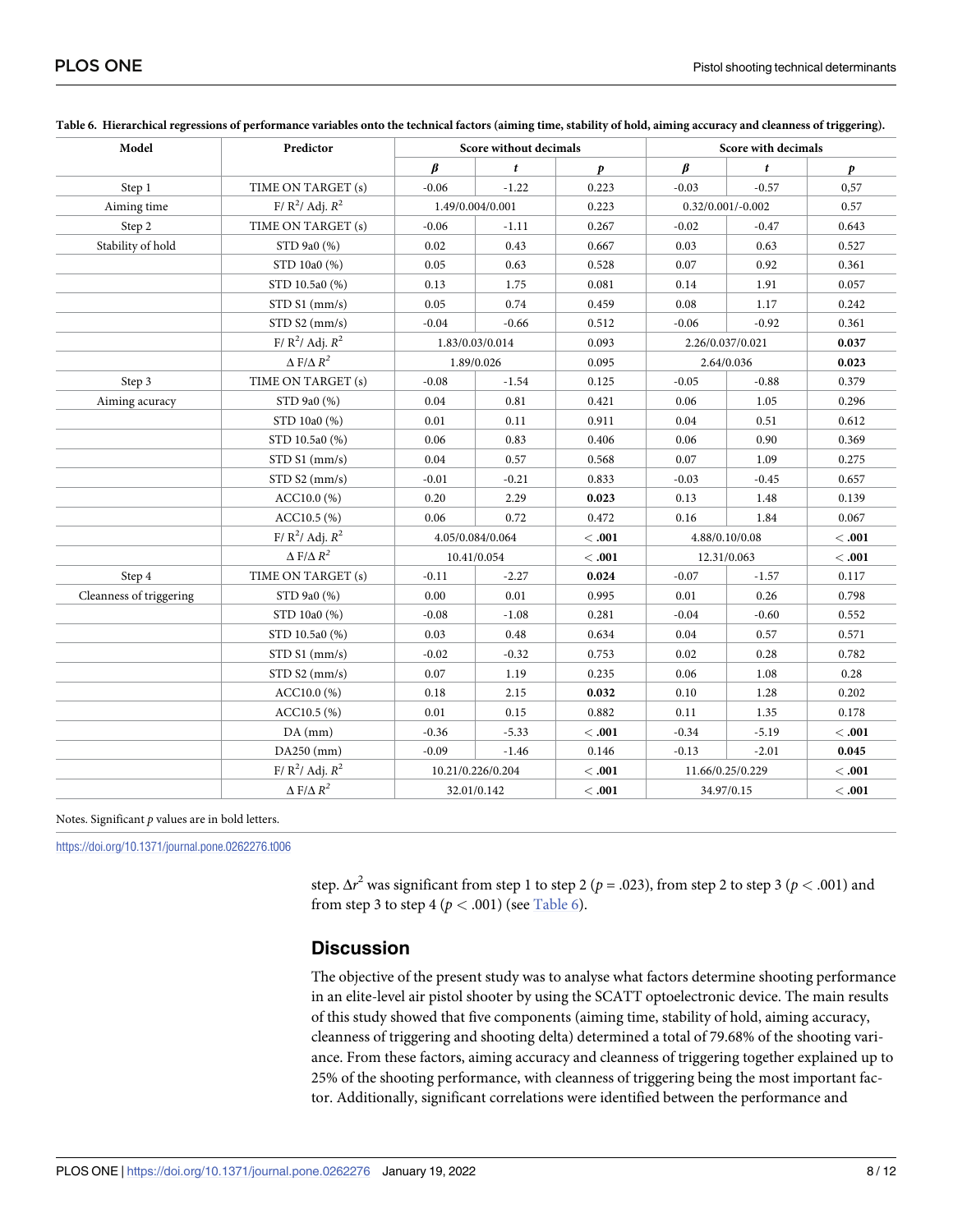<span id="page-8-0"></span>stability of hold, aiming accuracy, cleanness of triggering and shooting delta, with effect sizes from small to medium. Lastly, significant differences were found among the 8-score, 9-score and 10-score shots, with medium to large effect sizes.

Regarding the main components of shooting variance, our results (79.68%) would be in accordance with studies that pointed out variances from 83.2% [[14](#page-11-0)] to 88% [[5\]](#page-11-0) in air rifle shooting, from 75.8% [\[6\]](#page-11-0) to 81.07% [\[7\]](#page-11-0) in air pistol shooting or 78.94% in running target shooting. Interestingly, the mean variance explained by the main components of shooting were close to 81% in the previous literature, suggesting that the total performance variance in all shooting modalities was similar regardless of the number of the main technical elements. In addition, these small percentage differences between studies, which ranged from 75,8 to 88%, could be due to the participants' sport level [\[5\]](#page-11-0), gender [[24](#page-11-0)] or modality [\[11\]](#page-11-0).

The stability of holds has been suggested to determine performance [\[8\]](#page-11-0). This technical factor is related to body sway [\[25\]](#page-11-0) and could be a differential element between sport levels regarding the air rifle [\[5\]](#page-11-0) and the air pistol [\[26\]](#page-11-0). Thus, elite-level shooters have better stability than novice shooters in air rifle [\[5\]](#page-11-0) and air pistol [\[11\]](#page-11-0). Accordingly, stability of hold could explain in air rifle shooting up to 54% of the score variance in a sample of forty international and national-level shooters, being 18 males and 22 females [\[5\]](#page-11-0) and specifically in air pistol shooting, a 33% for a sample of eight to ten nationally USA ranked males [[6,](#page-11-0) [13\]](#page-11-0), from 24% to 36% for a sample of eight national-level males and ten females) [\[7](#page-11-0)] or 28% for five elite-level participants distributed in two males and three females [[10](#page-11-0)]. In contrast, our results showed weak relations between the stability of the hold and performance, which oscillated between 2 and 3%. Consequently, our results would be in line with those studies that revealed small perfor-mance effects of hold stability [\[14\]](#page-11-0) or that showed no correlations [[10](#page-11-0)].

These differences could be due to the weapon characteristics, the shooting position and hold points or even the effect of the specific shooting clothes on the air rifle [\[27\]](#page-11-0). Additionally, the elite-level shooter performance (points per shot) in previous studies 9.7 [\[10\]](#page-11-0), 9.39 (12) or 9.7 [\[7](#page-11-0)] was lower than that in our study (10.08). This fact could provide another possible explanation for the result differences, suggesting diverse shooting technical strategies [\[10,](#page-11-0) [28\]](#page-11-0) and the use of different skills in elite-level shooters [\[29\]](#page-11-0).

Previous studies have pointed out that aiming accuracy has a great relevance in shooting performance [[1\]](#page-10-0). Very strong correlations were found between aiming accuracy and performance for the air rifle [[15](#page-11-0)] and air pistol [[10](#page-11-0)]. Specifically, for the air rifle, between the score and the mean location of the aiming point ( $r^2$  = .41) [\[15\]](#page-11-0) and the percentage of aiming time spent inside the 10-ring during the last second  $(r^2 = .64)$  [[5](#page-11-0)]. However, for air pistol, these correlations were usually smaller  $(r^2 = .18)$  [[6\]](#page-11-0) and  $(r^2 = .47)$  [\[7\]](#page-11-0) found between the aiming time spent inside the 10 rings during the last second and for performance, respectively.

Consistent with previous studies, we found a positive relationship between ACC10.0 and performance; however, our results showed a lower correlation value (*r* <sup>2</sup> = .08). Differences between pistol and rifle could be associated with the weapon sights (open vs close: Open sights, combination of a bead or post in the front and a notched in the rear sight. Close sights, made of two circular lenses, globe type sight, which consists of a hollow cylinder in the front and a diopter, which is an adjustable occluder with a small hole in the rear sight), which would allow rifle shooters to have a greater range of aiming accuracy. Additionally, the rifle shooting position and the number of hold points would make it easier to stabilize the weapon within the 10-score zone. On the other hand, the differences in the pistol performance could be explained by the higher ACC10.0 percentage in our study compared with that in previous studies (60.22% vs 42% [\[10\]](#page-11-0), 39.9% [[6](#page-11-0)] or 37.6% [[7](#page-11-0)]).

Although previous studies have presented contradictory results regarding the cleanness of triggering, this factor seems to be negatively related to shooting performance [[1\]](#page-10-0). Cleanness of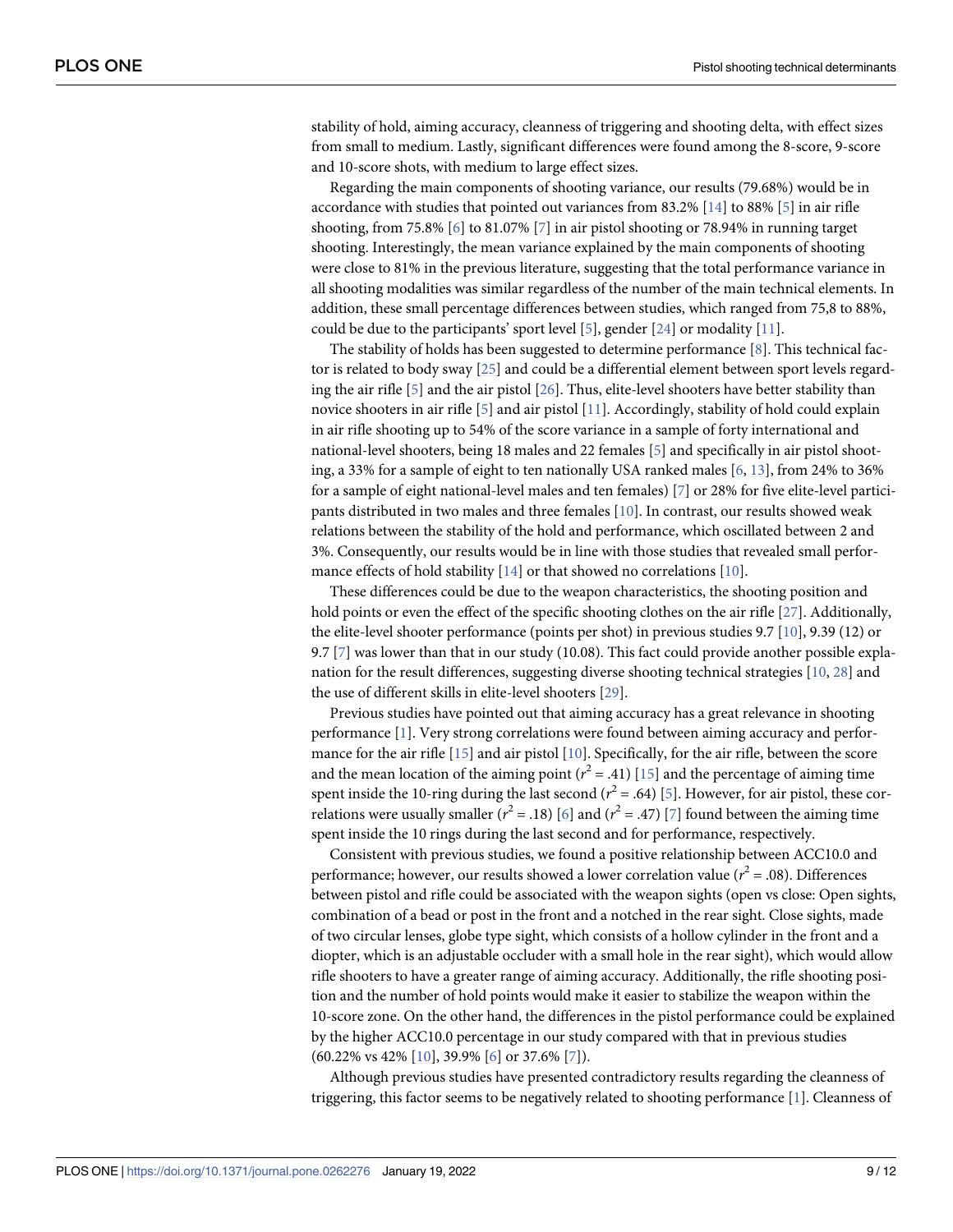<span id="page-9-0"></span>triggering explained up to 47% of the variance in air rifle shooting [\[14\]](#page-11-0); however, the effect of this factor on performance would depend on the sport level, being more relevant for interna-tional (46%) than for national-level shooters (30%) [\[5\]](#page-11-0). Additionally, the changes in the cleanness of triggering during several seasons were also related to performance [\[17\]](#page-11-0). Nonetheless, cleanness of triggering would explain less variance for air pistol (23%) [\[7](#page-11-0)] or between 1 and 2% [\[6](#page-11-0), [13](#page-11-0)] than for rifle. In this line, our results showed that the variance explained by the cleanness of triggering oscillated between 9%-20%. This percentage differences could be due to the way to measure the performance (with and without decimals) and the cleanness of triggering variable analysed, so we would be more in accordance with that of a previous study [[7](#page-11-0)]. However, this huge difference between the literature suggest that future studies should be done in this topic.

On the one hand, some differences between our study and previous rifle results could be due to the trigger weight (higher in pistol than in rifle) or the target dimensions (smaller in rifle than in pistol) according to the official rules [[22](#page-11-0)]. On the other hand, the differences in the pistol results could be because the NOPTEL device calculates the cleanness of triggering 200 ms before the shot while the SCATT value is 1 s to 250 ms, which could be a determinant factor. Moreover, the variables measured by both optoelectronic systems were different, for example: DA or DA250 (SCATT) vs absolute triggering value and relative triggering value (NOPTEL). Last, a critical aspect that could explain the differences could be the optoelectronic ballistic ratio. Unfortunately, this factor was not reported in previous studies.

The final technical aspects to discuss are the timing of triggering and time on target. Although Mason et al. (19) pointed out that the total sighting time was negatively related to absolute shot displacement, similar to previous studies, we did not find time on target or shooting delta to be related to performance [[5–7\]](#page-11-0). Hence, elite-level shooters could use the total time on target differently from their less level sport mates [[14](#page-11-0)]. Moreover, it is possible that elite shooters could reject more shots outside the optimal time range [[8](#page-11-0)].

Although we analysed the preparatory season of an elite-level shooter with a large number of shots compared with other pistol studies  $[6, 7, 10]$  $[6, 7, 10]$  $[6, 7, 10]$  $[6, 7, 10]$  $[6, 7, 10]$  $[6, 7, 10]$ , some limitations should be mentioned. The main limitation of this study is that it only analyses one elite-level shooter and other statistical technics like multilevel modelling could be used to improve the information given by our results. Therefore, more studies should be performed to check whether these results can be validated for elite pistol shooter collectively. Additionally, the statistical power was very limited when 8-score shots were compared with 9-score and 10-score shots due to the small number of 8-score shots (*n* = 4 of 360 shots). As expected, elite-level pistol athletes do not usually commit this type of score shot since 8-score shots mean important technical mistakes at the elitelevel. Moreover, although some extrapolation statistical techniques could be used, future studies should increase the number of participants and consequently the number of 8-score shots. Lastly, although it could be interpreted as a strength of our study, we consider that another limitation is the number of studies that use SCATT to make comparisons in elite-level pistol shooters and the F coefficient value possible effect on our results. Additionally, no studies have compared the use of the SCATT and NOPTEL simultaneously to analyse the shooting performance and to check which optoelectronic device could be better. Consequently, our results should be interpreted with caution until future studies can confirm this hypothesis.

#### **Conclusions**

The results of the present study confirm the score variance percentage explained by the main shooting components in the previous literature  $[1, 6, 7, 10]$  $[1, 6, 7, 10]$  $[1, 6, 7, 10]$  $[1, 6, 7, 10]$  $[1, 6, 7, 10]$  $[1, 6, 7, 10]$  $[1, 6, 7, 10]$  $[1, 6, 7, 10]$ . Aiming accuracy seems to be related to performance, and cleanness of triggering could be the most critical technical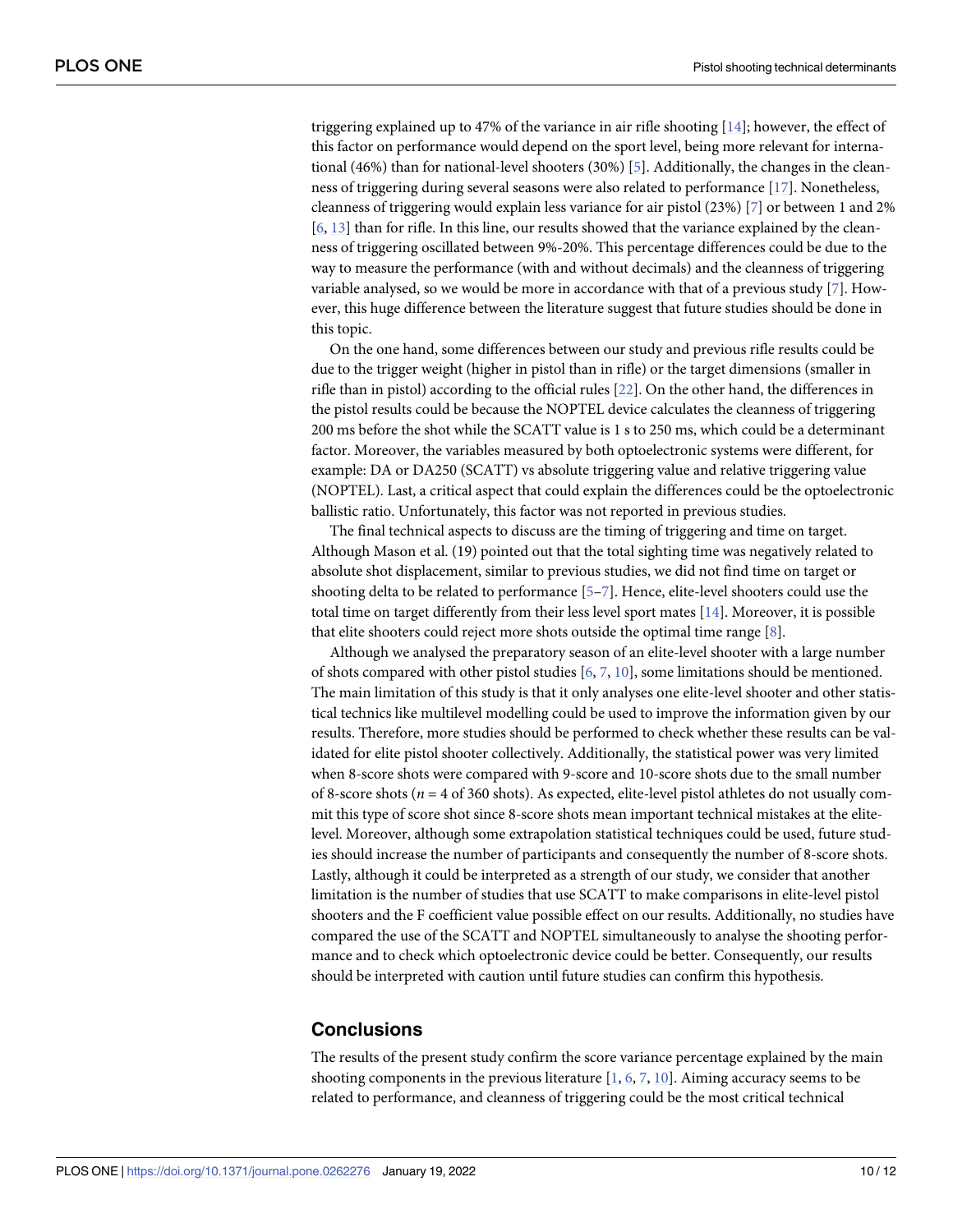<span id="page-10-0"></span>element. Interestingly, stability of hold does not seem to be a determining factor of the score but could be a general prerequisite to achieving high levels of performance. Compared with previous literature, the variance explained in our results could suggest differences in the shooting technical strategies [[10](#page-11-0), [28](#page-11-0)] and skills [[29](#page-11-0)] between shooter levels and modalities. Last, the results of this study could be used by coaches to compare data and elaborate specific training programmes to their air pistol shooters.

### **Supporting information**

**S1 [Data](http://www.plosone.org/article/fetchSingleRepresentation.action?uri=info:doi/10.1371/journal.pone.0262276.s001).** (PDF)

### **Acknowledgments**

We wish to thank the shooter who participate in the study.

### **Author Contributions**

**Conceptualization:** Daniel Mon-Lo´pez, Jorge Lorenzo Calvo.

**Data curation:** Daniel Mon-López, Alfonso de la Rubia.

Formal analysis: Daniel Mon-López.

**Funding acquisition:** Ignacio Refoyo Roman.

Investigation: Daniel Mon-López, Abraham García-Aliaga.

Methodology: Daniel Mon-López, Alfonso de la Rubia, Jorge Acebes-Sánchez.

Project administration: Daniel Mon-López, Ignacio Refoyo Roman.

**Resources:** Ignacio Refoyo Roman.

**Software:** Daniel Mon-López, Abraham García-Aliaga.

Supervision: Daniel Mon-López, Alfonso de la Rubia, Jorge Acebes-Sánchez, Ignacio Refoyo Roman, Jorge Lorenzo Calvo.

Validation: Daniel Mon-López, Abraham García-Aliaga.

Visualization: Daniel Mon-López, Jorge Acebes-Sánchez, Jorge Lorenzo Calvo.

**Writing – original draft:** Daniel Mon-Lo´pez.

**Writing – review & editing:** Daniel Mon-Lo´pez, Alfonso de la Rubia, Abraham Garcı´a-Aliaga, Jorge Acebes-Sánchez, Jorge Lorenzo Calvo.

#### **References**

- **[1](#page-1-0).** Spancken S, Steingrebe H, Stein T. Factors that influence performance in Olympic air-rifle and smallbore shooting: A systematic review. PLoS ONE. 2021; 16(3):e0247353. [https://doi.org/10.1371/journal.](https://doi.org/10.1371/journal.pone.0247353) [pone.0247353](https://doi.org/10.1371/journal.pone.0247353) PMID: [33788853](http://www.ncbi.nlm.nih.gov/pubmed/33788853)
- **[2](#page-0-0).** Mon-López D, Moreira da Silva F, Calero Morales S, López-Torres O, Lorenzo Calvo J. What Do Olympic Shooters Think about Physical Training Factors and Their Performance? International journal of environmental research and public health. 2019; 16(23):4629. <https://doi.org/10.3390/ijerph16234629> PMID: [31766408](http://www.ncbi.nlm.nih.gov/pubmed/31766408)
- **[3](#page-0-0).** Moreira da Silva F, Malico Sousa P, Pinheiro VB, López-Torres O, Refoyo Roman I, Mon-López D. Which Are the Most Determinant Psychological Factors in Olympic Shooting Performance? A Self-Perspective from Elite Shooters. International journal of environmental research and public health. 2021; 18(9):4637. <https://doi.org/10.3390/ijerph18094637> PMID: [33925508](http://www.ncbi.nlm.nih.gov/pubmed/33925508)